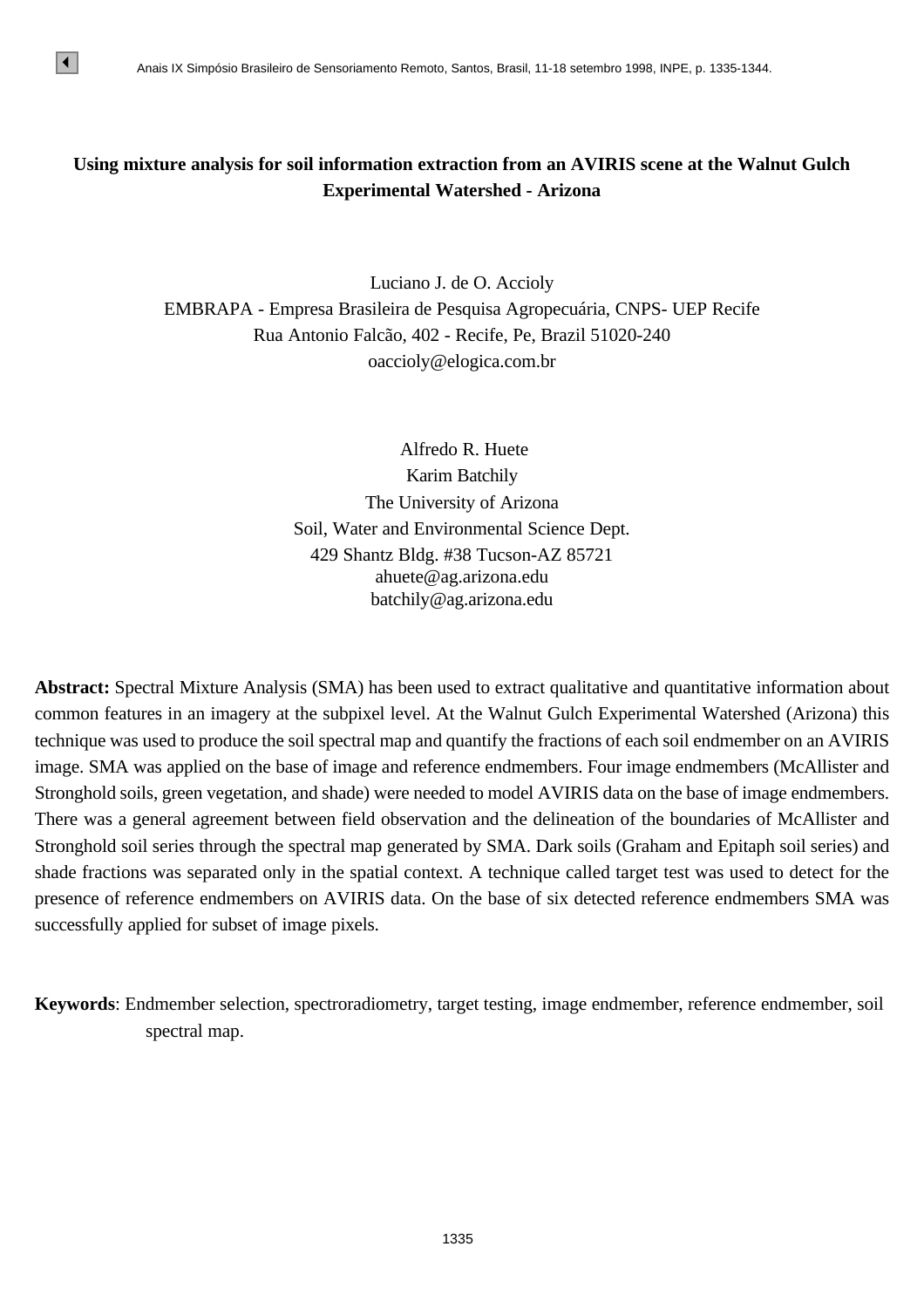# **Introduction**

Due to its ubiquitous presence, soil is present in almost all applications of image-based spectral mixture analysis (SMA). In many studies, however, most of the interest is given to the fraction of the vegetation endmember and its relationship to plant biophysical parameters (Dereck et al., 1996; Leeuwen et al., 1997). One of the few examples of the application of mixture analysis directly to soil is given by Huete and Escadafal (1991). These authors used SMA for soil biophysical information extraction in the region from 400 to 900 nm . They found that the variability of 46 soils from different types of environments could be explained by four independent basis curves, which in linear combination were able to reconstitute the experimental data set. These authors, however, did not use spectral mixture analysis to produce soil spectral maps. Assis IX Simposo Brasileiro de Sensoriamento Remoto, Santa, Brasil, 11-18 asiemnos 1998, INPE<sub>1</sub> p. 1335-1344.<br> **Froduction**<br> **Froduction**<br> **Froduction**<br> **Froduction**<br> **Froduction**<br> **Froduction**<br> **FRODA).** IID many studies

Mixture analysis can be applied on the basis of spectra extracted from the image (image endmembers) and/or on the basis of pure spectra from lab or field (reference endmembers). When the spatial variability within a pixel is high, as in a semiarid scrubland, mixture analysis on the basis of image endmembers has been shown more accurate than maximum likelihood supervised classification (Fernandes et al. 1996)

The general objective of this study was to derive soil spectral maps of an AVIRIS scene at the Walnut Gulch Experimental Watershed using mixture analysis. The specific objectives are to: (a) evaluate the dimensionality of AVIRIS data (i.e., how many endmembers); (b) find the physical meaning of the dimensions (i.e., what feature in the ground each endmember represents); and (c) determine the spatial abundances of the endmembers throughout the AVIRIS scene of the Walnut Gulch Experimental Watershed.

#### **Methodology**

 The study site is located within the Walnut Gulch Experimental Watershed, Tombstone, Arizona. The area of the Watershed imaged by AVIRIS is dominated by six soil series: McAllister, Stronghold, Graham, Tombstone, Baboquivari and Epitaph (Fig. 1). When considering the parent material, some of the major soils in this Watershed such as Stronghold and Tombstone were largely influenced by the presence of limestone, while others, such as Baboquivari and McAllister have as their parent material mixed fan alluvium. Graham and Epitaph soil series are dark soils originating from slope alluvium and residuum from basaltic rocks.

AVIRIS data were collected over the study area on May 14, 1991(dry season). The original image was displayed and each band was examined for noise. A total of 167 "good" bands resulted from this visual inspection . The original AVIRIS image came as a scaled radiance image and was processed to continental surface reflectance imagery by using the Atmosphere Removal Program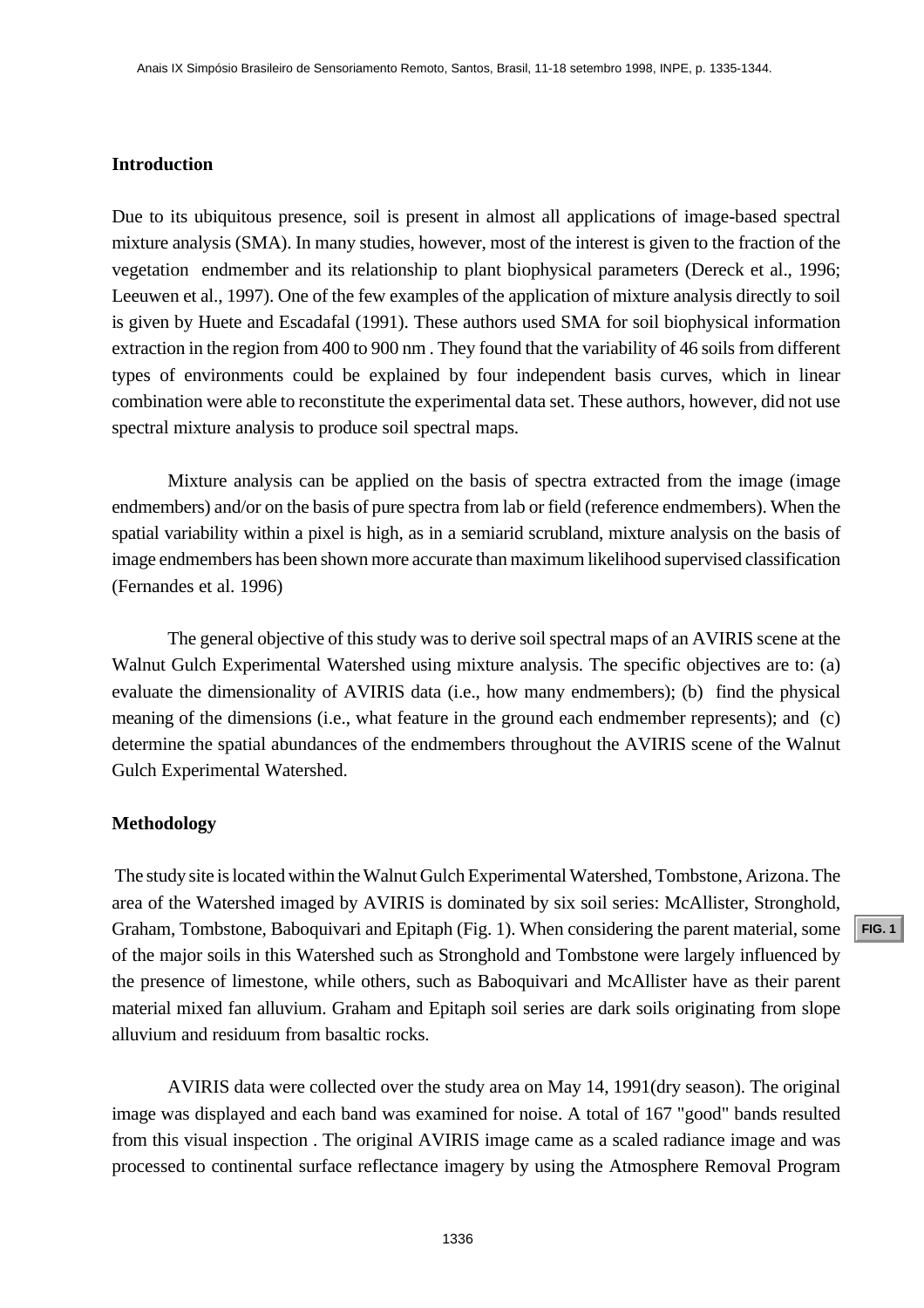(ATREM) (Gao et al., 1996). The atmospheric model was midlatitude summer with derivation of water vapor using the default center channels for areas covered by soils (Gao et al., 1996).

### *Field Spectra Collection*

Field spectra were collected for bare soils and other materials such as vegetation (grass, forbes, shrubs), rocks, and litter with an SE590 Spectron spectroradiometer for the range of 0.45 to 0.90  $\mu$ m, with 10 nm sampling interval and 15° field of view. Each of the six soil series had one representative spectra except Stronghold which had three due to the differences in surface cover.

# *Spectral Mixture Analysis*

The general form of the SMA equation for each band is:

$$
P_c = \sum_{i=1}^{N} F_i R_{i,c} + E_c
$$
 with the constraint that

$$
\sum_{i=1}^{N} F_i = 1
$$

where  $P_c$  is the relative reflectance value in channel c of an image pixel;  $F_i$  is the fraction of the endmember i;  $R_{i,c}$  is the relative reflectance of the endmember i in channel c; N is the number of endmembers; and  $E_c$  is the error for channel c of the fit of N spectral endmembers. The fraction images obtained through SMA can be rescaled to remove the contribution of an unwanted endmember such as shade.

For a better selection of reference and image endmembers, the soil field spectra were clustered and the spectral classes analyzed. Field spectra were collected for the interval from 0.45 to 0.90  $\mu$ m. A 10 percent constant reflectance curve was tested as a shade image endmember.

To avoid use of extensive spectral libraries, target test analysis (Malinowski and Howery, 1980) was utilized to test for suspected reference endmembers in the AVIRIS scene: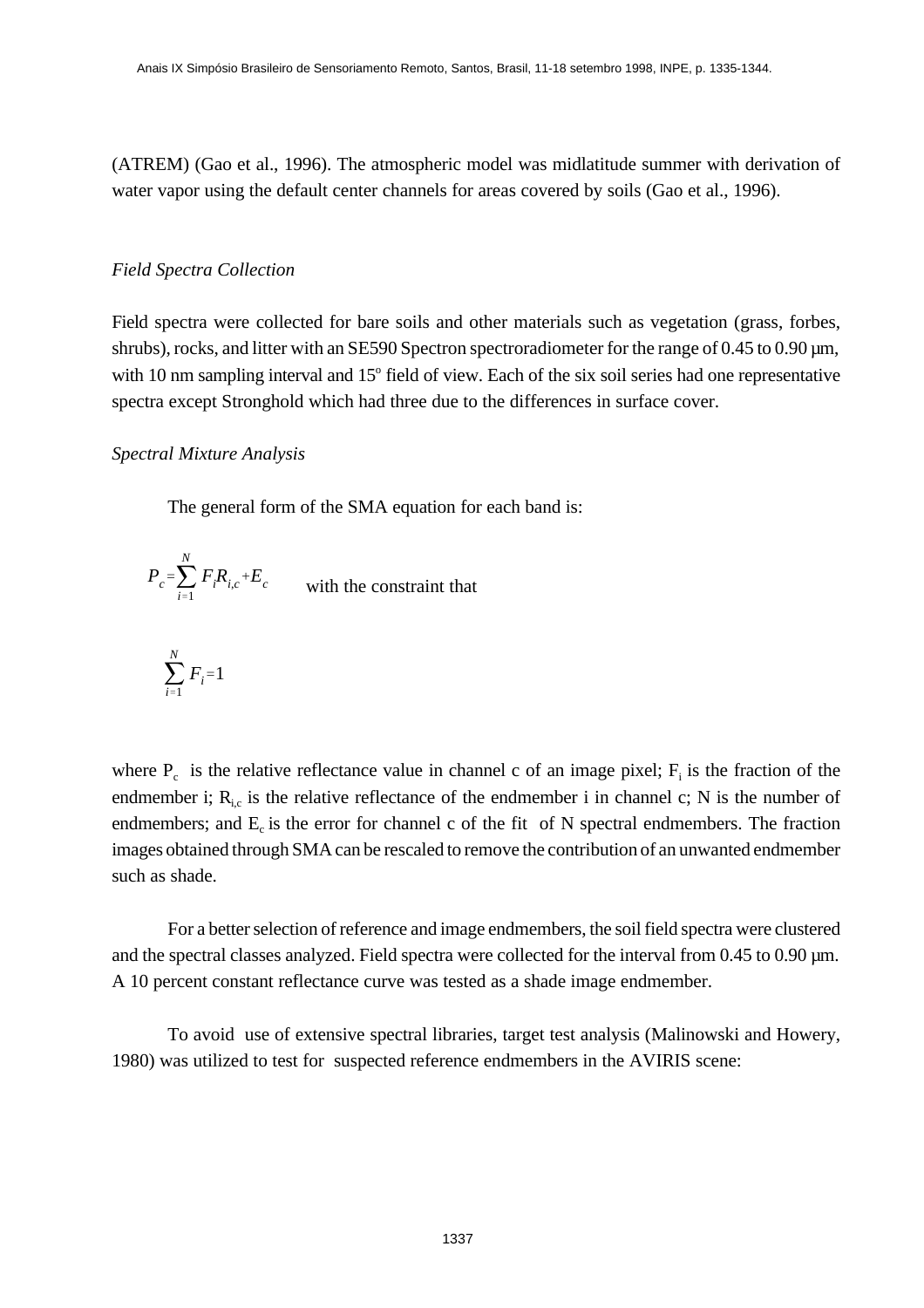$$
[R]_{\text{real}} = [R]_{\text{A}} [T]
$$

$$
T_{\text{I}} = [\lambda]^{-1} [R]_{\text{A}}^{\text{I}} R_{\text{I}}
$$

where  $[R]_{\text{real}}$  is the real reference endmember spectra matrix,  $[R]_A$  is the abstract reference endmember spectra matrix, [T] is the transformation matrix,  $T_1$  is a least squares column vector transformer for each of the n endmembers, and  $R<sub>1</sub>$  is the associated target test column vector, containing the spectral signatures of the suspected reference endmembers. To determine if the spectral signatures of the suspected reference endmembers are present in the data set, we compute the predicted spectral signature  $R_p$ :

$$
R_p = [R]_A T_1.
$$

If each element of the predicted spectral signature is equal to the corresponding element of the test signature, within experimental error, then the suspected reference endmember is present in the data set and the column vector transformer  $T_1$  is included in the transformation matrix.

#### **Results and Discussion**

#### *Mixture Analysis Using Image Endmembers*

The cluster analysis showed that four soil classes can be separated from the field spectra. One of the spectral classes encompasses Stronghold, Tombstone and Baboquivari soil series while the other soil series (McAllister, Graham, and Epitaph) fall in three different classes. These results gave the starting point for the selection of image endmembers through the location of pixels where the soil field spectra were collected. In addition to the soil image endmember, a green vegetation image endmember was included in the model. The visual inspection of the error image was used as the criterion for selecting the best combination of image endmembers. The best combination of image endmembers was given by the spectra of pixels extracted from the following areas: McAllister soil, Stronghold soil, Graham soil and green vegetation. The fact that Graham and Epitaph are spectrally too dark made the modeled shade spectra useless. Thus, the visual inspection of the error images from the models that included modeled shade, Graham and Epitaph soils, presented no significant differences when mixed with the other selected image endmembers (McAllister, Stronghold, and green vegetation). The combined average rms error after applying mixture analysis to the 167 AVIRIS bands was 2.6 % reflectance.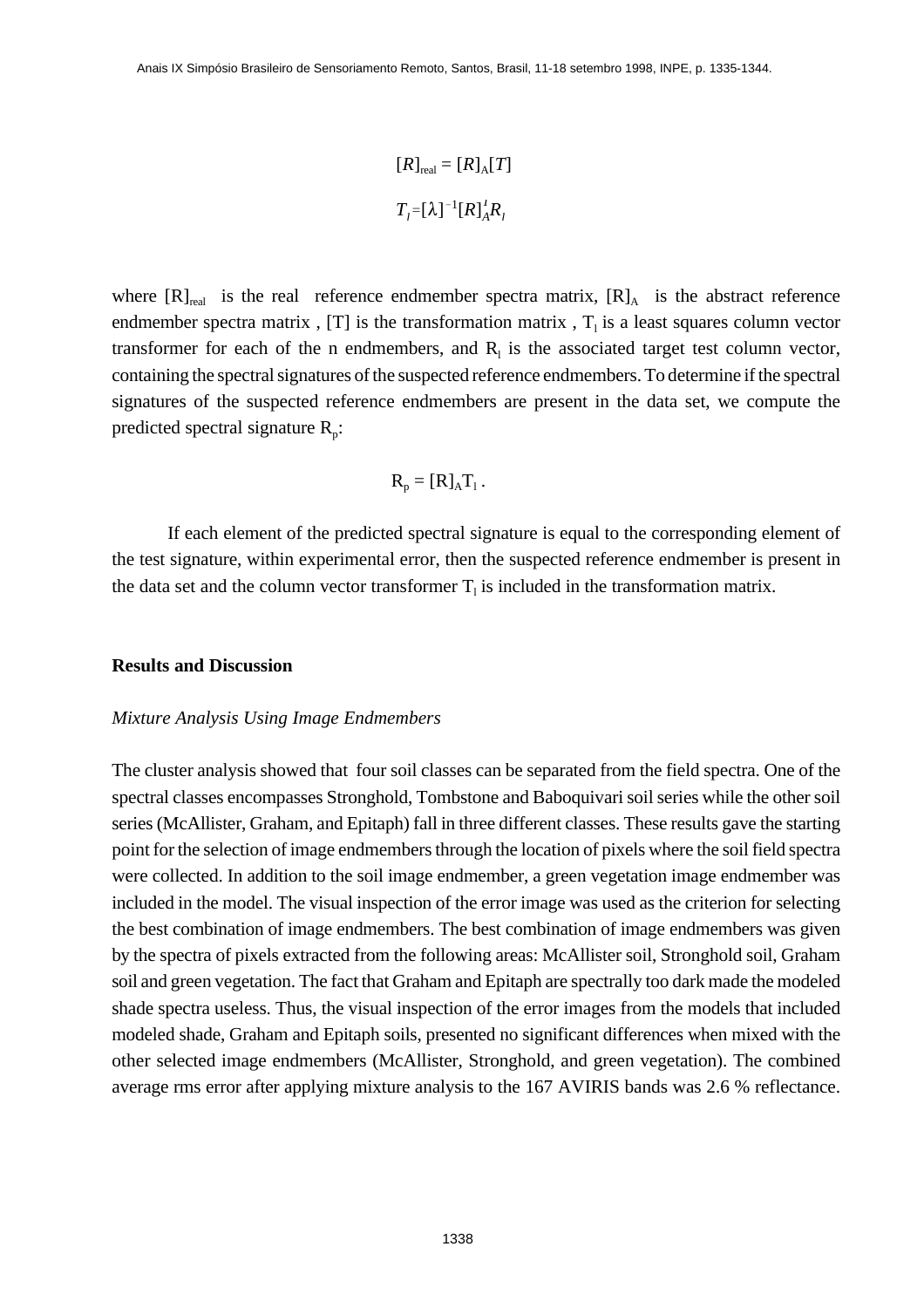The fraction images were rescaled to remove the contribution of green vegetation and soil spectral maps were produced for each of the soil image endmembers. Figures 2 and 3 present the spectral maps for Graham and McAllister soils. The map for McAllister fraction image shows that most of pixels containing more than 70% of this soil are located in the left portion of the AVIRIS image. These results agreed with field observations of the spatial distribution of McAllister soil. However, areas occupied by Baboquivari and part of the area occupied by Stronghold were misclassified as containing a high proportion of McAllister. Pixels having less than 30 % of McAllister soil are located in the upper left corner, and in the middle bottom of the AVIRIS image. The map for Graham soil/shade image endmember shows that pixels with more than 70 % of the area covered by this endmember correspond to areas occupied by Graham and Graham Lampshire soils. Areas with more than 35 % of Graham soil/shade image endmember that are close to Graham soil were associated to Epitaph soil series (compare to Fig. 1). Since Graham, Graham Lampshire and Epitaph soils do not occur in the left side nor in the upper part of the AVIRIS image, the spectral map for these portions was highly influenced by topographic shade. Thus, shade occurrence was less in the gentler slope areas occupied by McAllister than in the Stronghold areas which are more affected by the slope. Anas IX Simposio Brasileiro de Sensoriamenta Remota, Sanda, 14-18 setembro 1998, INPE, p. 1335-1344.<br> **The fraction images were rescaled to remote the contribution of green regetation and solid<br>
Terral many for Craham and** 

### *Mixture Analysis Using Reference Endmembers*

Target testing was applied to the AVIRIS image to detect the presence of reference endmembers. Since most of the spectral library (including all spectra other than soils) was collected for the range 0.45 to 0.90 µm, we used a subset spectral range of the AVIRIS data for modeling the image on the basis of reference endmembers. Target testing successfully predicted the presence of at least seven reference endmembers: McAllister, Stronghold, and Graham soils, dry forbes, litter, dry grass, and green vegetation (given by the spectra of walnut leaf). Figure 4 presents two examples of the results of target testing. The error in the predicted spectra occurred mostly in the NIR and was attributed to the uneven correction of the atmospheric effect by ATREM

The seven reference endmember spectra were used for modelling 46 bands of AVIRIS data in the inteval from 0.45 to 0.90  $\mu$ m. Spectral mixture analysis, however, could not be successfully applied to the combination of the seven reference endmembers. Smith et al. (1994) pointed out that the input of a high number of reference endmembers can result in an unstable solution for the fraction due to the loss of contrast between endmembers. Roberts et al. (1992) suggested the use of a subset of AVIRIS data in mixture analysis as one way to work with the high number of reference endmembers.

In this study, a subset of nine pixels extracted from each of the following soils; McAllister, Stronghold, and Graham were used for spectral recomposition on the basis of the reference endmembers detected by target testing. Six of the seven reference endmembers were found on those pixels. As an example, the spectra from pixels extracted from McAllister were mixed with the spectra

**[FIG. 1](#page-7-0)**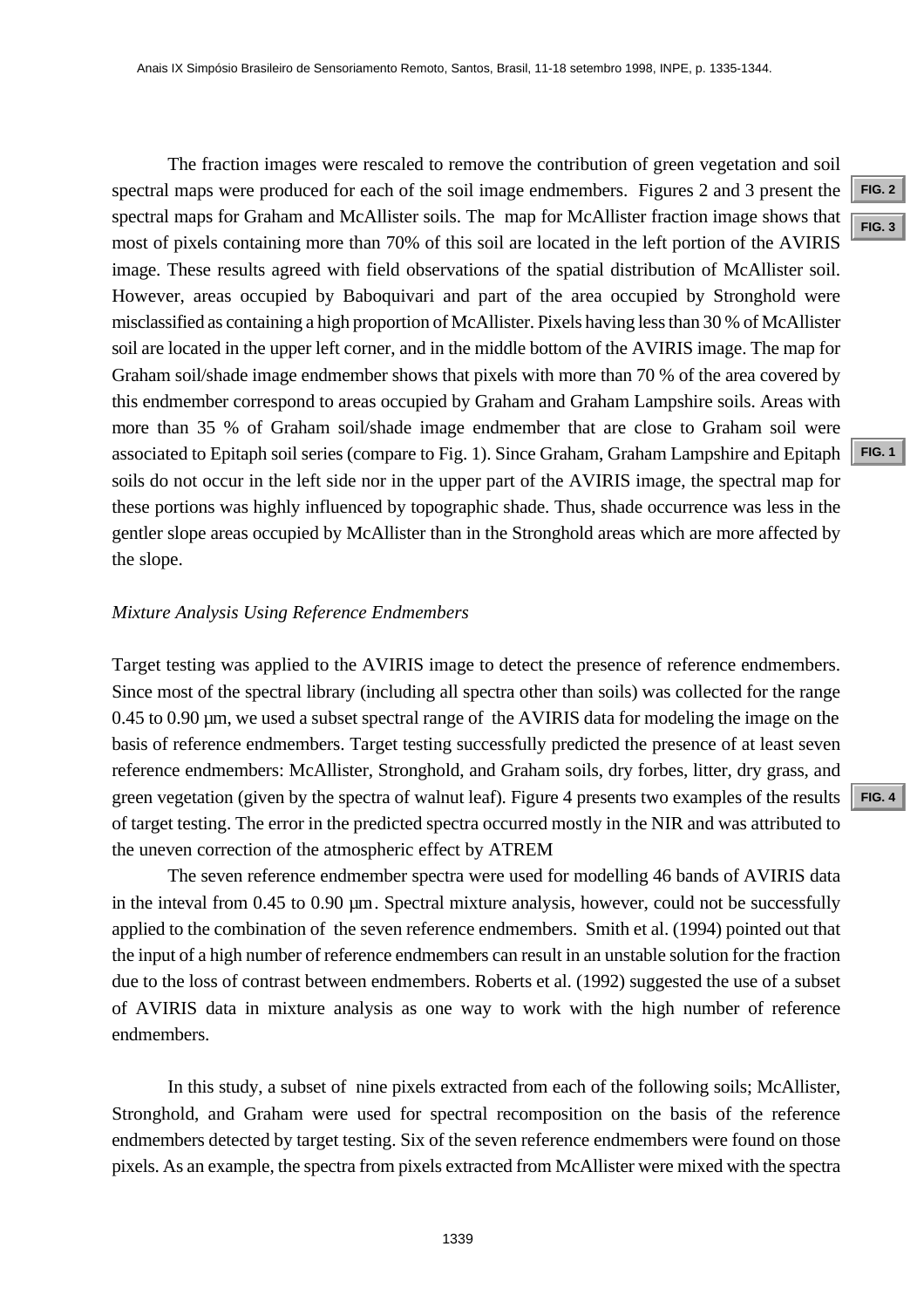from litter and dry forbes (Fig 5a). Figure 5b shows the contribution of each material for the mixed spectra of McAllister soil. The average rms error for the fit of the model for these pixels was 2.5 % reflectance. Fractions of green vegetation as low as 10 % were detected in pixels extracted from Stronghold and Graham soils. Anais IX Simpósio Brasileiro de Sensoriamento Remoto, Santos, Brasil, 11-18 setembro 1998, INPE, p. 1335-1344.<br>**h** Hitter and dry forbes (Fig 5a). Figure 5b shows the contribution of each material for the mixed **FIG. 5a**<br>c

# **Conclusions**

The SMA produced soil spectral maps with good agreement with field results for the following image endmembers: McAllister, Stronghold, and Graham soils. Graham and shade fractions were spectrally similar but could be separated in the spatial context of Graham soil/Shade spectral map.

Target testing showed that there were at least seven reference endmembers in the AVIRIS image: McAllister, Stronghold, and Graham soils, dry forbes, litter, dry grass and green vegetation (walnut). Spectral mixture analysis, however, could not be run simultaneously for the seven reference endmembers. Spectral mixture analysis, when applied to a subset of pixels, detected the presence and quantified the fractions of six of the seven reference endmembers identified using target testing.

# **References**

- Dereck, R.P., F.G. Hall, and E.F. LeDrew. 1996. A comparison of NDVI and spectral mixture analysis for estimating biophysical properties in boreal forest terrain. In Proceedings of IGARSS, 1996, 230-232.
- FernadesR., J.R. Miller, and L.E. Band. 1996. Comparison of linear least squares unmixing methods and guassian maximum likelihood classification. In Proceeding of IGARSS 1996, 420-422.
- Gao, B. C., K.B. Heidebrecht, and A.F.H. Goetz. 1996. Atmospheric Removal Program (ATREM) Users Guide, Centre for the Study of Earth from Space, Cooperative Institute for Research in Environmental Science, University of Colorado, Bouder.
- Huete, A.R. and Escadafal, R. 1991. Assessment of biophysical soil properties through spectral decomposition techniques. Remote Sen. Environ. 35:149-159.
- Leeuwen, W.J.D., A.R. Huete, C.L. Walthall, S.D. Prince, A. Begue, and J.L. Roujean. 1997. Deconvolution of remotely sensed spectral mixtures for retrieval of LAI, fAPAR, and soil brightness. Journal of Hydrology 188: 697-724.

Malinowski, E.R., and D.G. Howery. 1980. Factor analysis in chemistry. John Wiley & Sons, New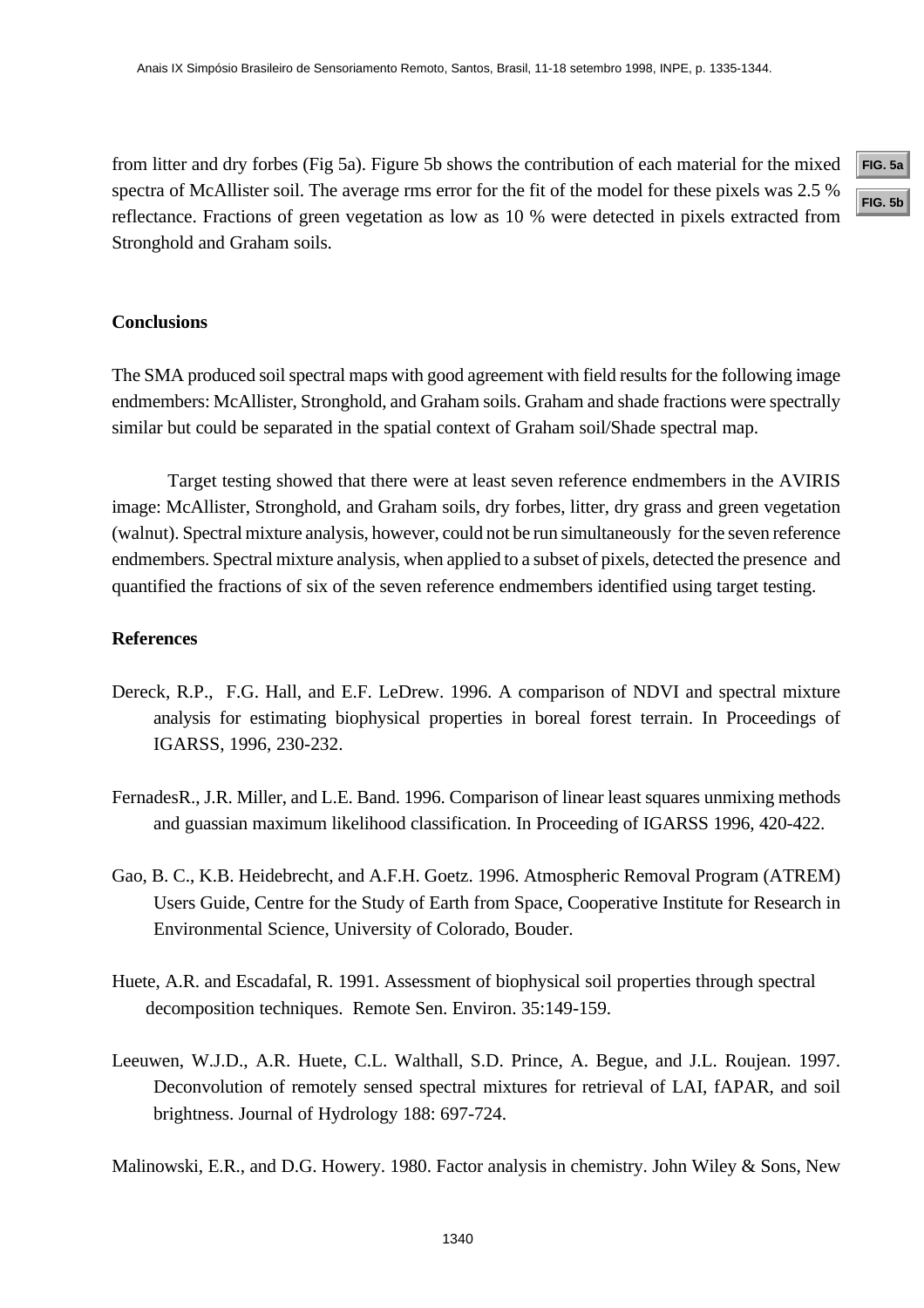York, NY.

- Roberts, D.A., M.O. Smith, D.E. Sabol, J.B. Adams, and S. Ustin. 1992. Mapping the spectral variability in photosynthetic and non-photosynthetic vegetation, soils and shade using AVIRIS. Summaries of the 3rd Annual JPL Airborne Geoscience Workshop. AVIRIS Workshop, R.O. Green ed. Pasadena, CA, June 1-5, 1992, Vol. 1. P.38-40.
- Smith, M.O., J.B. Adams, and D.E. Sabol 1994. Mapping sparse vegetation canopies. In J. Hill and J. Megier ed. Imaging spectrometry - a tool for environmental observations. Kluwer Academic Publishers, Dordrecht, The Netherlands. p 221-235.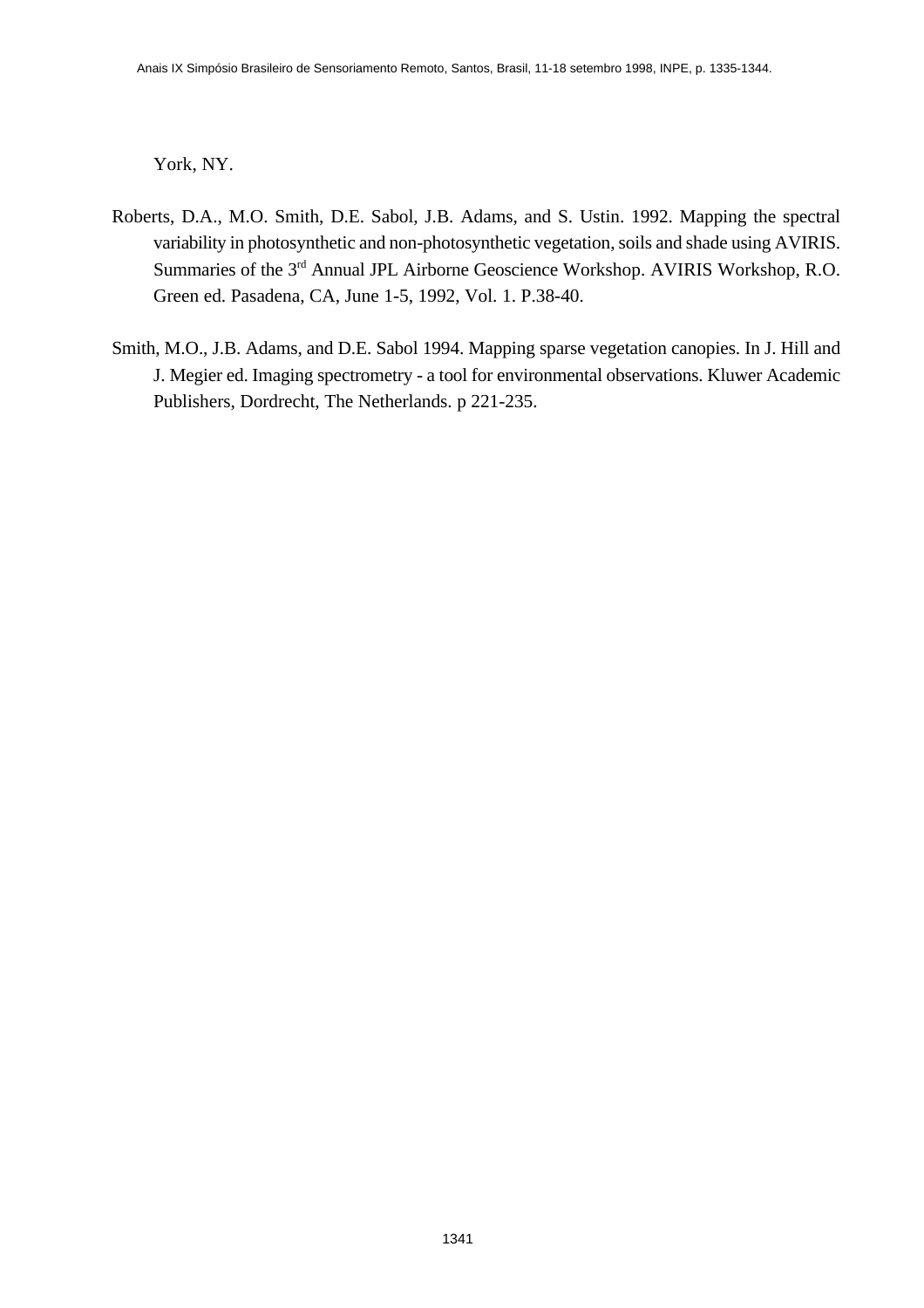



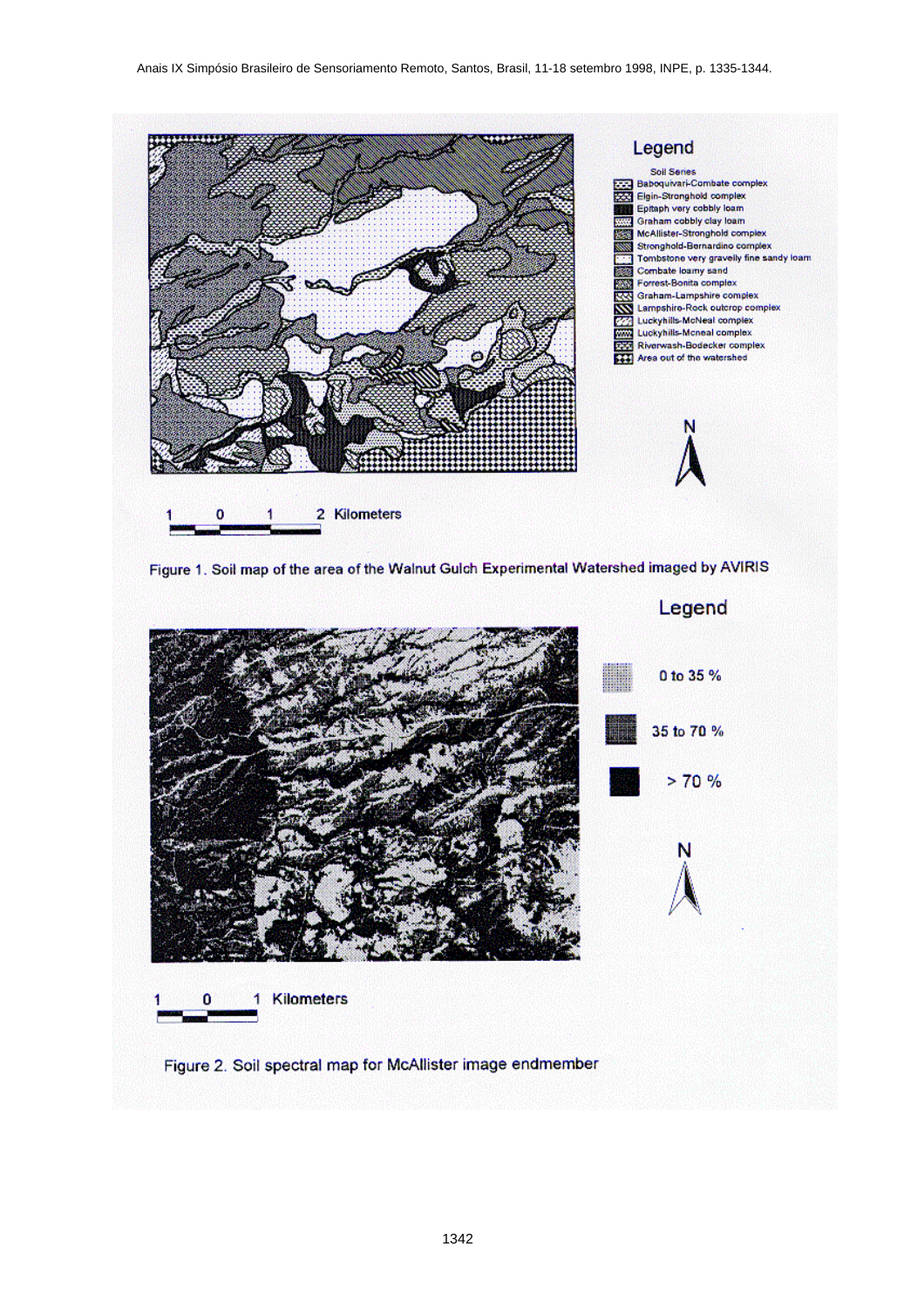<span id="page-8-0"></span>

Figure 4. Target testing results for McAllister soil and dry forbes